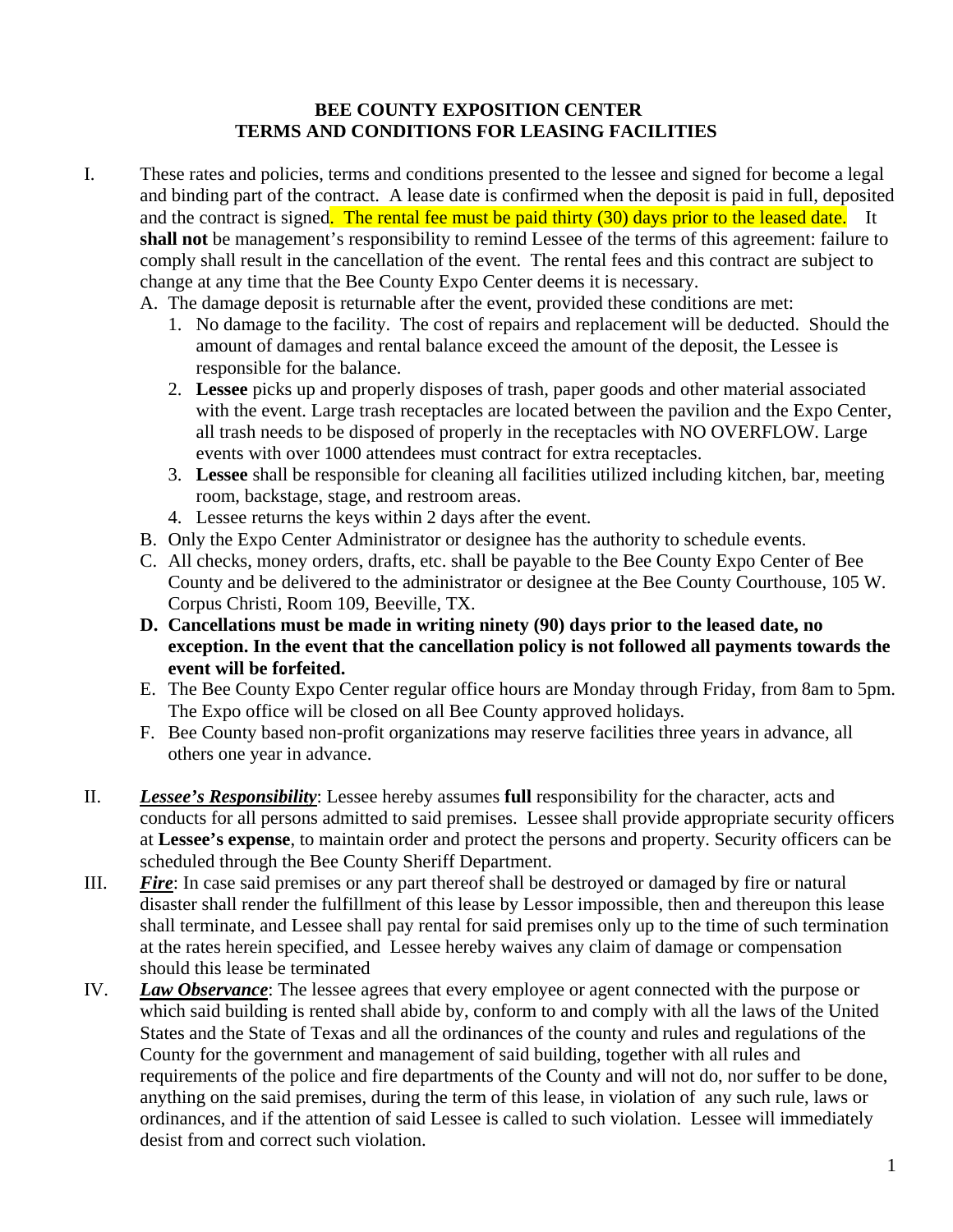- V. *Control of Building*: Said buildings shall remain under the control of the Lessee at all times and any matters not herein expressly provide for shall be at the discretion of the Lessor.
- VI. *Assignments*: Lessee shall not assign this lease, nor suffer any uses of said premises other than herein specified, nor "sublet" the premises or any part thereof, without the prior written consent of the Bee County Exposition Center manager or designee.
- VII. *Normal Facilities*: Lessor shall furnished normal facility, such as light, air conditioning, heat, water, gas and ordinary cleaning. Any special fixtures shall however, be provided and paid for by the Lessee under the supervision and with the approval of the Lessor.

# **HOUSE & GROUNDS RULES**

#### *Note: Failure to comply may result deposit forfeiture, legal action and/or inability to reserve Facilities in the future.*

- A. Lessee must provide management with official verification of a non-profit charter Number or certificate to qualify for non-profit status with the Bee County Expo Center. Lessor's decision on verification shall be final.
- B. When beer and wine are being sold in the pavilion, auditorium, arena, or the general Grounds, management must have a copy of the retailers TABC picnic or special event permits.

 Concessionaires must provide management of the Expo Center with current copies of proper licensing from the Texas Department of Health and food handlers' certification for all workers.

- **C. Kegs and large ice chests will not be allowed in the auditorium, except in the kitchen area. Glass beer bottles will not be allowed anywhere on the grounds. Small coolers, approximately 12-pack size, are allowed under the tables or in the aisles.**
- D. **Minimum security requirements**: The number of Uniformed Bee County **TCLEOSE Certified** Law Enforcement Officers needed for each event is determined by the number of guest that will be attending and if alcohol is served. **Lessee** must provide officers at **Lessee's** expense. Fee for officers is to be paid to the officers **one week prior** to event. Security officers can be scheduled through the Bee County Sheriff Department. **Certified** EMS technicians, at **Lessee's**  expense, must be on the premise for all large festivals (1000 or more people).

| Rentals with alcohol |               |
|----------------------|---------------|
| # of Participants    | # of Officers |
| $1 - 400$            | 2             |
| 401-800              | $\mathcal{R}$ |
| Over 800             |               |

Officers must be on duty before alcohol is served and for as long as activities are ongoing.

| Rentals without alcohol |               |
|-------------------------|---------------|
| # Of Participants       | # of Officers |
| $1 - 200$               |               |
| 201-400                 |               |
| 400-800                 | $\mathcal{D}$ |
| Over 800                | $\mathcal{R}$ |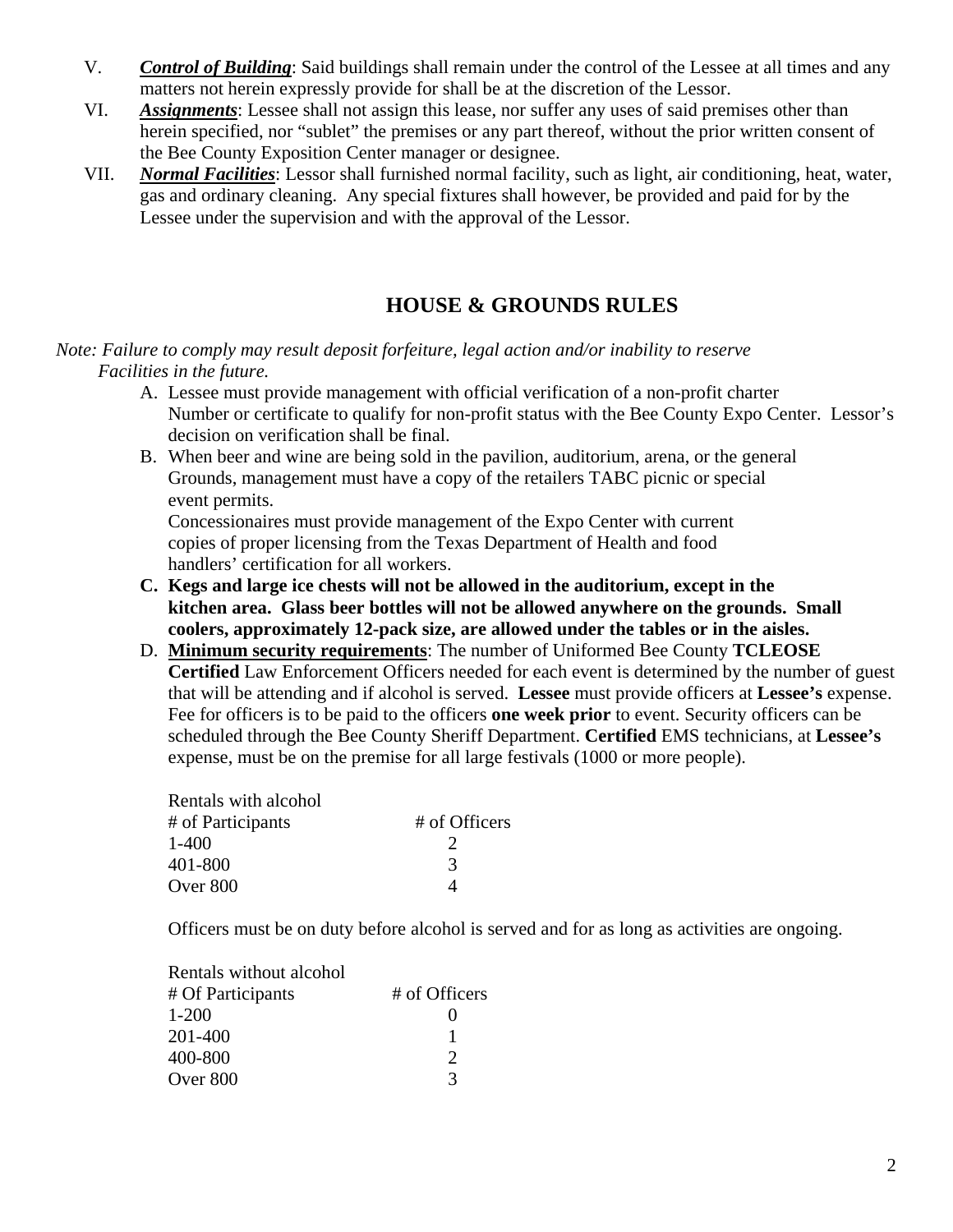#### **E. Insurance requirements**

- 1. General Liability- **all** festivals and rodeos with rough stock events, carnivals, and circuses must provide Lessor with a certificate of Liability Insurance listing Bee County as additional insured, with a minimum of \$1,000,000.00 coverage, 30 days prior to the lease date.
- 2. Liquor Liability- any licenses beer and wine retailer, including festivals, contracted to sell beer or wine in the pavilion, auditorium, or the general grounds must provide Lessor with a certificate of liability insurance listing Bee County as additional insured, with a minimum of \$1,000,000.00 coverage, 30 days prior to the leased date.
- F. *Lessor Indemnity* Lessee hereby releases from all damages and claims of every sort, whether to person or property, arising incident to the Lessee's use of the premises or arising during the Lessee's use of the premises and agrees to hold Bee County Exposition Center harmless from any damage sustained by Lessee or by any of its agents, employees or invites including its patrons, and to indemnity Bee County against and all claims for such loss, damage or injury.
- G. *Lessee Indemnity-* Lessor shall hold harmless and indemnity Lessee from all claims arising in favor of any person or persons while on leased property, when caused by the willful acts or omissions, negligence or strict liability of Lessor, or latent defects in the Leases Premises unknown to Lessee
- H. All parking rules must be observed, and the speed limit of 15 miles per hour must be adhered to.
- I. No consumption of alcoholic beverages allowed in any type of vehicle, regardless of being licensed to operate on public roadways.
- J. Installation and removal of any property brought on premises, including decorations, or any event related equipment, whether rented or privately owned must be removed by the Lessee or someone on his behalf, within set up/take down time. **Any property left over 72 hours becomes the property of Bee County.** In the event platforms, staging, rented equipment or other structures are erected and not removed within the required time frame, the lessee will be required to pay for removal.
- K. The County assumes no responsibility whatsoever for any property placed in buildings and the County is hereby expressly released and discharged from any and all liability for any loss, injury or damages to persons or property that may be sustained by reason of the occupancy under the lease, and all watchmen or other protective services desired by Lessee must be arranged for by the Lessee.
- **L. No defacement of buildings- Lessee shall not install any wire, electrical appliance, plumbing fixtures or pipes, any nails or other things to be driven into any portion of the building, nor any signs to be affixed whether to the exterior or interior thereof, nor cause or permit any changes, alteration repairs, painting or staining of any part of the said premises or the furnishing of equipment thereof, nor permit anything to be done which will damage or change the appearance of the said premises.**
- M. Lessee's representative- a representative of Lessee approved by the Bee County Expo Center Administrator or designee shall remain on the premises during the term hereof and until performers and the public has left the premises.
- N. Manager or designee's office is not available for use or rent by Lessee.
- O. *Bee County Commissioners' Court and/or Bee County Expo Administrator reserves the right to reject any offensive language or displays including the Confederate flag, or other offensive flags, banners, posters, signs, etc., that it feels are inappropriate or offensive and will not be permitted to be displayed at any part of the Expo grounds during any and all events.*
- P. All rentals are 24hrs, beginning at 8:00 AM the day of the event through 8:00 AM the following day. Rental includes 8hrs of electrical usage with additional hours available at \$65.00 an hour.